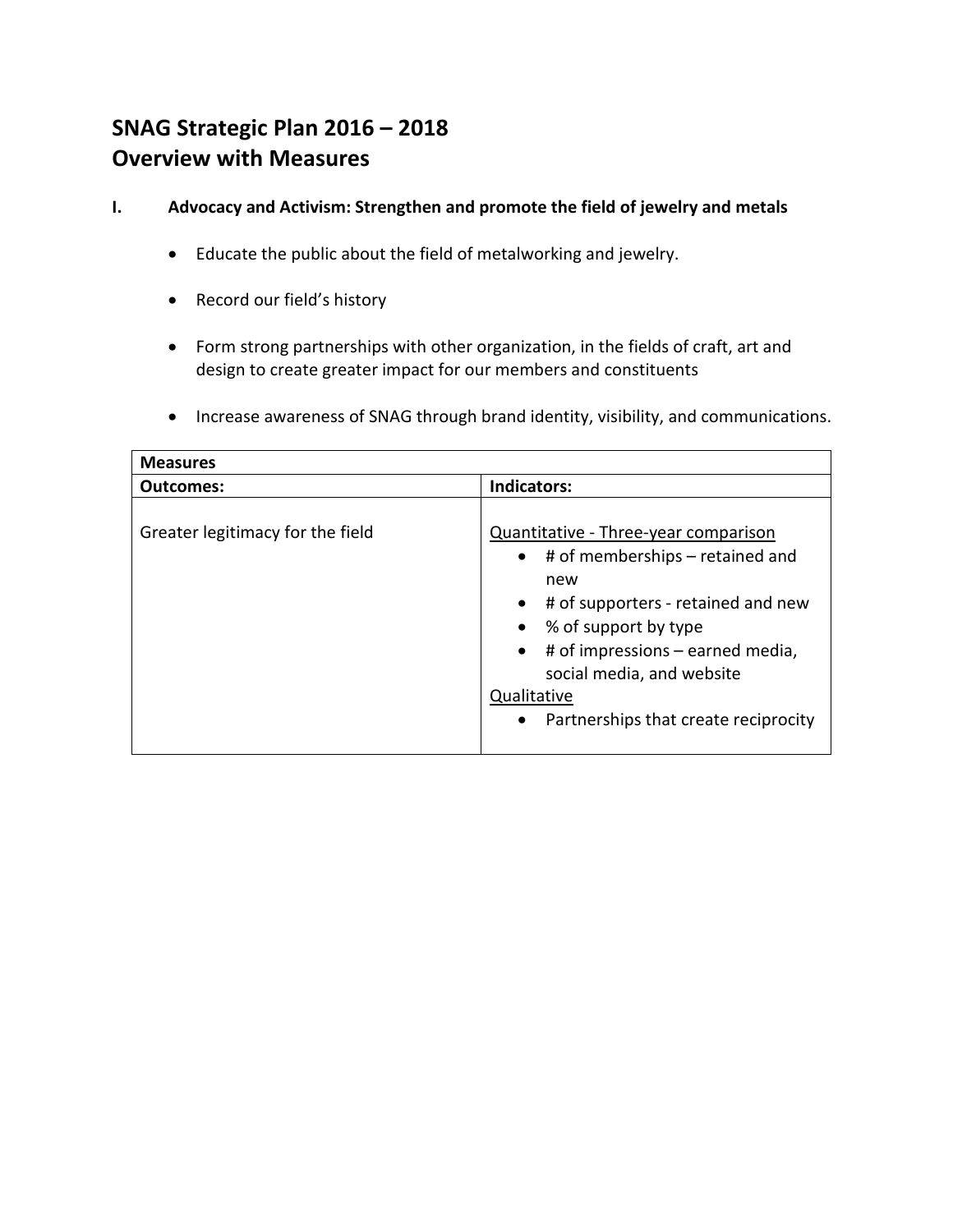- **II. Education – Cultivate and create programs, publications, services, and opportunities that deliver creative approaches and critical support to our members and reflect the changing international community**
	- Be a resource for educational materials and support within the field
	- Nurture the future of the field
	- Identify and create partnerships to improve education

| <b>Measures</b>                                                                                                   |                                                                                                                                                                                                                                                                                      |  |
|-------------------------------------------------------------------------------------------------------------------|--------------------------------------------------------------------------------------------------------------------------------------------------------------------------------------------------------------------------------------------------------------------------------------|--|
| Outcomes:                                                                                                         | Indicators:                                                                                                                                                                                                                                                                          |  |
| More people finding their tribe within the<br>field<br>More members finding the resources they<br>need to succeed | Quantitative - Three-year comparison<br>• # of student members (% of total<br>membership)<br># of conference attendees -<br>$\bullet$<br>retained and new<br>% of retained members (see Goal I)<br>$\bullet$<br>**New** Survey members on<br>$\bullet$<br>accessibility of resources |  |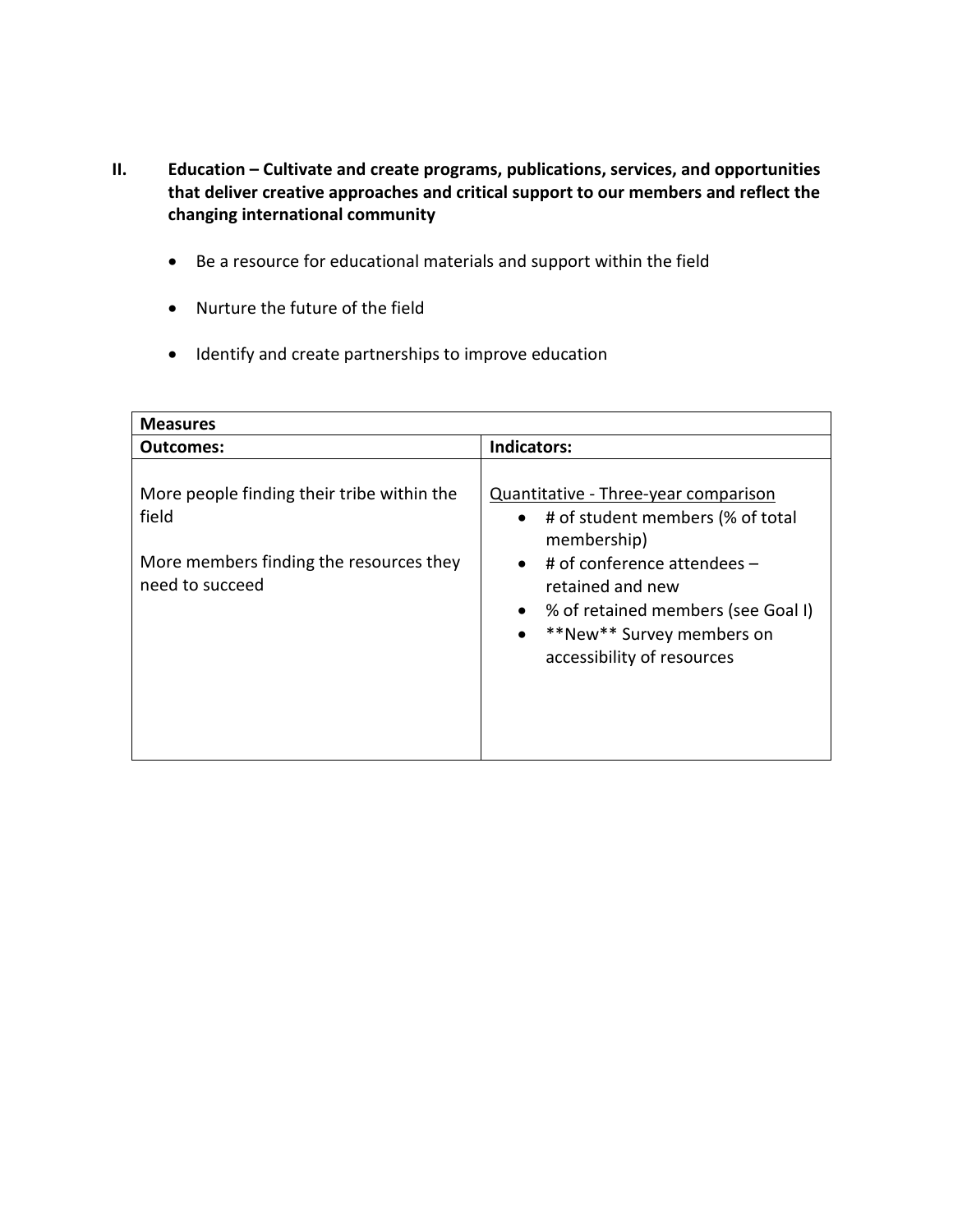## **III. Operations & Governance – Create clear and efficient guidelines and policies to define roles, responsibilities, terms, and hierarchy within the organization**

- Commitment to remain disciplined, accountable, and responsible for our internal operations and move forward with confidence in our systems
- Create closer partnerships between board, volunteers, and staff to change the culture of the board to one that is strategic, proactive, and focuses on fundraising

| <b>Measures</b>                                                                                                 |                                                                                                                                                                                            |
|-----------------------------------------------------------------------------------------------------------------|--------------------------------------------------------------------------------------------------------------------------------------------------------------------------------------------|
| Outcomes:                                                                                                       | <b>Indicators:</b>                                                                                                                                                                         |
| Ongoing fiscal sustainability<br>Greater role clarity among board and staff<br>Increased board member retention | Quantitative - Three-year comparison<br>Net assets<br>$\bullet$<br>Profit/Loss by Program<br>$\bullet$<br>Average board term<br># of volunteers – retained and new<br>Staff retention rate |